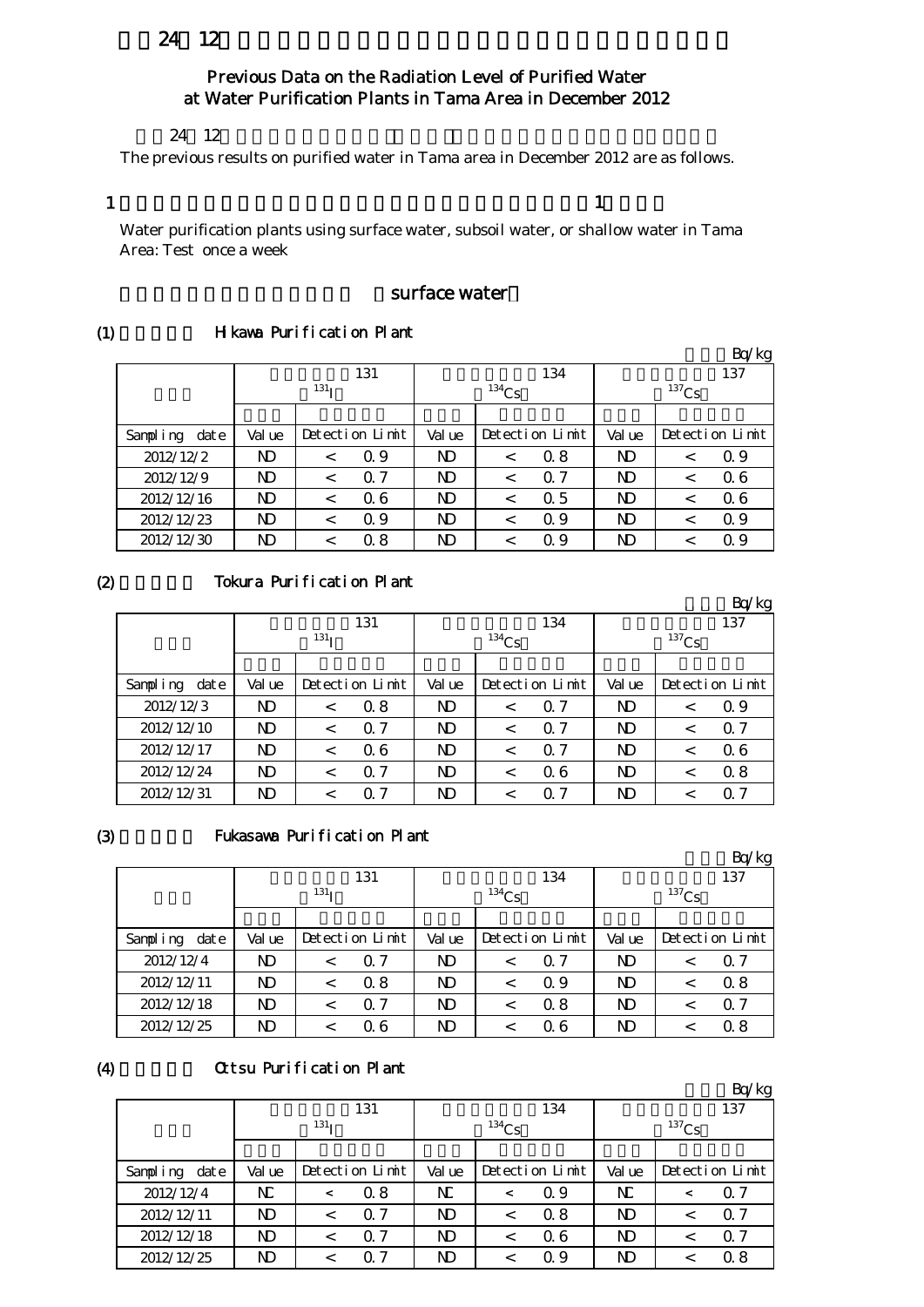# Ctaba Purification Plant

|                   |        |                  |                 |        |                 |            |        |          | Bq/kg           |
|-------------------|--------|------------------|-----------------|--------|-----------------|------------|--------|----------|-----------------|
|                   |        |                  | 131             |        |                 | 134        |        |          | 137             |
|                   |        | 131 <sub>T</sub> |                 |        | $134$ Cs        |            |        | $137$ Cs |                 |
|                   |        |                  |                 |        |                 |            |        |          |                 |
| dat e<br>Sampling | Val ue |                  | Detection Limit | Val ue | Detection Limit |            | Val ue |          | Detection Limit |
| 2012/12/4         | ND     | $\,<\,$          | 0.8             | ND     | $\,<\,$         | $\Omega$ 7 | ND.    |          | Q 7             |
| 2012/12/11        | ND     | $\,<\,$          | 0.8             | N)     | $\,<\,$         | 0.8        | ND     |          | Q 9             |
| 2012/12/18        | ND     | $\,<\,$          | $\Omega$ 7      | N)     | <               | 0.8        | ND     |          | Q 7             |
| 2012/12/25        | ND     | <                | Q 9             | N)     | <               | Q 8        | ND     |          | 0. 8            |

# Tanasawa Purification Plant

|                  |        |                  |                 |                |          |                 |                |          | Bq/kg           |
|------------------|--------|------------------|-----------------|----------------|----------|-----------------|----------------|----------|-----------------|
|                  |        |                  | 131             |                |          | 134             |                |          | 137             |
|                  |        | 131 <sub>T</sub> |                 |                | $134$ Cs |                 |                | $137$ Cs |                 |
|                  |        |                  |                 |                |          |                 |                |          |                 |
| Sampling<br>date | Val ue |                  | Detection Limit | Val ue         |          | Detection Limit | Val ue         |          | Detection Limit |
| 2012/12/4        | ND     | $\,<\,$          | $\Omega$ 7      | N)             | $\,<\,$  | Q 9             | N <sub>D</sub> |          | 0.8             |
| 2012/12/11       | ND     | $\,<\,$          | 0.8             | N <sub>D</sub> | $\,<\,$  |                 | N <sub>D</sub> | <        | 0.8             |
| 2012/12/18       | ND     | $\,<\,$          | $\Omega$ 7      | <b>ND</b>      | $\,<\,$  | 0.5             | N <sub>D</sub> | <        | 0.8             |
| 2012/12/25       | ND     |                  | 0.7             | N)             |          | 0. 7            | N <sub>D</sub> |          | 0.8             |

# $(7)$

# Himura Purification Plant

|                  |           |                  |                 |                |                 |            |           |            | Bq/kg           |
|------------------|-----------|------------------|-----------------|----------------|-----------------|------------|-----------|------------|-----------------|
|                  |           |                  | 131             |                |                 | 134        |           |            | 137             |
|                  |           | 131 <sub>T</sub> |                 |                | $^{134}Cs$      |            |           | $^{137}Cs$ |                 |
|                  |           |                  |                 |                |                 |            |           |            |                 |
| Sampling<br>date | Val ue    |                  | Detection Limit | Val ue         | Detection Limit |            | Val ue    |            | Detection Limit |
| 2012/12/6        | ND        | $\,<\,$          | 0.9             | ND             | $\,<\,$         | 0.8        | ND        |            | 0.8             |
| 2012/12/13       | ND        | $\,<\,$          | 0.8             | ND             | $\,<\,$         | Q 9        | ND        |            | 06              |
| 2012/12/20       | <b>ND</b> | $\,<\,$          | $\Omega$ 7      | ND             | $\,<\,$         | 0.8        | N)        |            | 0.8             |
| 2012/12/27       | ND        |                  | 0.8             | N <sub>D</sub> | <               | $\Omega$ 7 | <b>ND</b> |            | 0.7             |

# (8)

# Nippara Purification Plant

|                  |           |                  |                 |        |            |                 |        |          | Bq/kg           |  |
|------------------|-----------|------------------|-----------------|--------|------------|-----------------|--------|----------|-----------------|--|
|                  |           |                  | 131             |        |            | 134             |        |          | 137             |  |
|                  |           | 131 <sub>T</sub> |                 |        | $^{134}Cs$ |                 |        | $137$ Cs |                 |  |
|                  |           |                  |                 |        |            |                 |        |          |                 |  |
| Sampling<br>date | Val ue    |                  | Detection Limit | Val ue |            | Detection Limit | Val ue |          | Detection Limit |  |
| 2012/12/6        | <b>ND</b> | $\,<\,$          | 0.8             | ND     | <          | Q 9             | ND     |          | 0.8             |  |
| 2012/12/13       | <b>ND</b> | $\,<\,$          | $\Omega$ 7      | ND     | <          | 0.5             | ND     |          | Q 7             |  |
| 2012/12/20       | <b>ND</b> |                  | $\Omega$ 7      | ND     | <          | $\Omega$ 7      | ND     |          | Q 7             |  |
| 2012/12/27       | ND        |                  | 06              | ND     | <          | 0.8             | ND     |          | 0.8             |  |

## (9)

# Ogouchi Purification Plant

|                  | $\sim$ |                  |                 |        |          |                 |                |  | Bq/kg           |
|------------------|--------|------------------|-----------------|--------|----------|-----------------|----------------|--|-----------------|
|                  |        |                  | 131             |        |          | 134             |                |  | 137             |
|                  |        | 131 <sub>T</sub> |                 |        | $134$ Cs |                 | $137$ Cs       |  |                 |
|                  |        |                  |                 |        |          |                 |                |  |                 |
| Sampling<br>date | Val ue |                  | Detection Limit | Val ue |          | Detection Limit | Val ue         |  | Detection Limit |
| 2012/12/6        | ND     | $\,<$            | 0.8             | ND     | $\,<\,$  | $\Omega$ 7      | ND             |  | Q 9             |
| 2012/12/13       | ND     | <                | 06              | ND     | $\,<\,$  | Q 6             | N <sub>D</sub> |  | 0.8             |
| 2012/12/20       | ND     | $\,<$            | 0.8             | ND.    | $\,<\,$  | Q 9             | N <sub>D</sub> |  | 0.8             |
| 2012/12/27       | ND     | <                | 0.8             | ND.    | <        | Q 9             | ND             |  | Q 7             |

(6)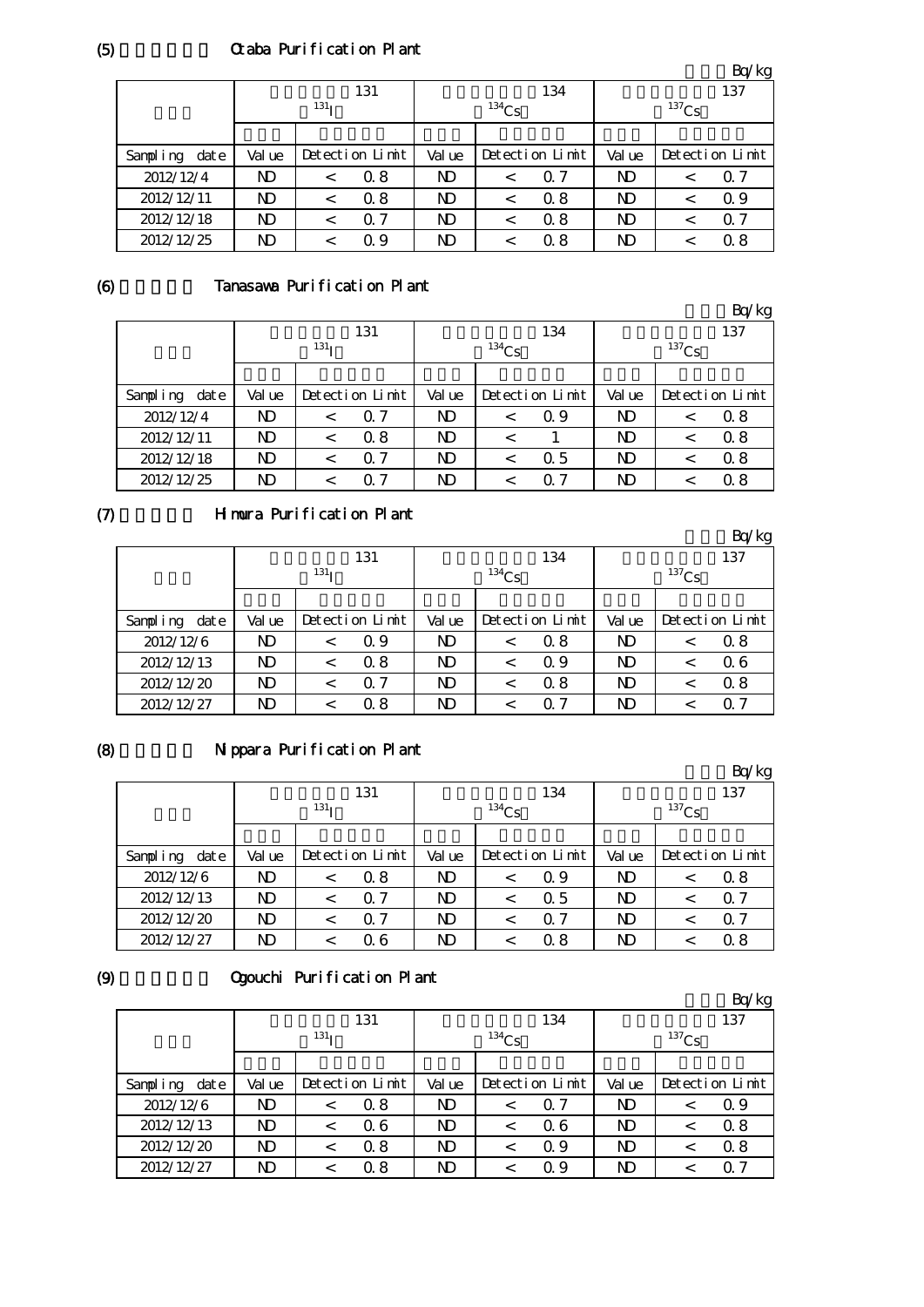## Takatsuki Purification Plant

|                  |        |                  |                 |                |          |                 |                |          | Bq/kg           |
|------------------|--------|------------------|-----------------|----------------|----------|-----------------|----------------|----------|-----------------|
|                  |        |                  | 131             |                |          | 134             |                |          | 137             |
|                  |        | 131 <sub>T</sub> |                 |                | $134$ Cs |                 |                | $137$ Cs |                 |
|                  |        |                  |                 |                |          |                 |                |          |                 |
| Sampling<br>date | Val ue |                  | Detection Limit | Val ue         |          | Detection Limit | Val ue         |          | Detection Limit |
| 2012/12/2        | ND     | $\,<\,$          | Q 8             | N <sub>D</sub> | $\,<\,$  | $\Omega$ 7      | ND             |          | 0.8             |
| 2012/12/9        | ND     | $\,<\,$          | $\Omega$ 7      | N <sub>D</sub> | $\,<\,$  | 0.9             | N <sub>D</sub> |          | Q 9             |
| 2012/12/16       | ND     | $\,<\,$          | 0.8             | N <sub>D</sub> | $\,<\,$  | 0.8             | ND             |          | Q 9             |
| 2012/12/23       | ND     | $\,<\,$          | 0.8             | N <sub>D</sub> | $\,<\,$  | 0.8             | N)             |          | Q 9             |
| 2012/12/30       | ND     | <                | -7<br>Ω         | N <sub>D</sub> | $\,<\,$  | 0.8             | ND             |          | Q 9             |

 $(2)$ 

# Chigasedaini Purification Plant

|                  |                |                  |                 |        |          |                 |            |  | Bq/kg           |
|------------------|----------------|------------------|-----------------|--------|----------|-----------------|------------|--|-----------------|
|                  |                |                  | 131             |        |          | 134             |            |  | 137             |
|                  |                | 131 <sub>T</sub> |                 |        | $134$ Cs |                 | $^{137}Cs$ |  |                 |
|                  |                |                  |                 |        |          |                 |            |  |                 |
| Sampling<br>date | Val ue         |                  | Detection Limit | Val ue |          | Detection Limit | Val ue     |  | Detection Limit |
| 2012/12/2        | ND             | $\,<\,$          | 0.9             | ND     | $\,<\,$  | 0.9             | N)         |  | 0.8             |
| 2012/12/9        | ND             | $\,<\,$          | 0.9             | ND     | $\,<\,$  | 0.8             | <b>ND</b>  |  | 0.7             |
| 2012/12/16       | ND             | $\,<\,$          | 06              | N)     | $\,<\,$  | 06              | <b>ND</b>  |  | 0.7             |
| 2012/12/23       | N <sub>D</sub> | <                | 0.8             | ND     | $\,<\,$  | 0.8             | <b>ND</b>  |  | 06              |
| 2012/12/30       | ND             | $\,<\,$          | 0.8             | ND     | $\,<\,$  | Q 8             | ND         |  | Q 7             |

(3)

# Hinatawada Purification Plant

|                  |        |                  |                 |        |          |                 |           |          | Bq/kg           |
|------------------|--------|------------------|-----------------|--------|----------|-----------------|-----------|----------|-----------------|
|                  |        |                  | 131             |        |          | 134             | 137       |          |                 |
|                  |        | 131 <sub>T</sub> |                 |        | $134$ Cs |                 |           | $137$ Cs |                 |
|                  |        |                  |                 |        |          |                 |           |          |                 |
| Sampling<br>date | Val ue |                  | Detection Limit | Val ue |          | Detection Limit | Val ue    |          | Detection Limit |
| 2012/12/3        | ND     | $\,<\,$          | 0.8             | ND     | $\,<\,$  | Q 9             | N)        |          | 0.7             |
| 2012/12/10       | ND     | $\,<\,$          | 0.8             | N)     | $\,<\,$  | 0.8             | N)        |          | 0.8             |
| 2012/12/17       | ND     | $\,<\,$          | 0.8             | ND     | $\,<\,$  | Q 9             | ND        |          | 0.8             |
| 2012/12/24       | ND     | $\,<\,$          | $\Omega$ 7      | N)     | $\,<\,$  | 0.8             | <b>ND</b> | ✓        |                 |
| 2012/12/31       | ND     |                  | 7<br>Ω          | N)     | $\,<\,$  | 06              | ND        |          | Q 7             |

(4)

# Futamatao Purification Plant

|                  |                  |                 |            |                |                 |            |           |         | Bq/kg           |  |  |
|------------------|------------------|-----------------|------------|----------------|-----------------|------------|-----------|---------|-----------------|--|--|
|                  |                  | 131             |            |                | 134             |            |           |         | 137             |  |  |
|                  | 131 <sub>T</sub> |                 |            | $134$ Cs       |                 |            | $137$ Cs  |         |                 |  |  |
|                  |                  |                 |            |                |                 |            |           |         |                 |  |  |
| Sampling<br>date | Val ue           | Detection Limit |            | Val ue         | Detection Limit |            | Val ue    |         | Detection Limit |  |  |
| 2012/12/3        | ND               | $\,<\,$         | Q 9        | N <sub>D</sub> | $\,<\,$         |            | N)        | <       | 0.7             |  |  |
| 2012/12/10       | <b>ND</b>        | $\,<\,$         | $\Omega$ 7 | <b>ND</b>      | $\,<\,$         | 06         | <b>ND</b> | $\,<\,$ | 0.7             |  |  |
| 2012/12/17       | ND               | $\,<\,$         | 0.8        | <b>ND</b>      | $\,<\,$         | 0.9        | <b>ND</b> |         | Q 9             |  |  |
| 2012/12/24       | ND               | $\,<\,$         | 0.8        | N <sub>D</sub> | $\,<\,$         | 0.9        | ND        | <       | 0.8             |  |  |
| 2012/12/31       | ND               | $\,<\,$         | 7<br>0     | ND.            | <               | $\Omega$ 7 | ND        |         | 0.8             |  |  |

(1)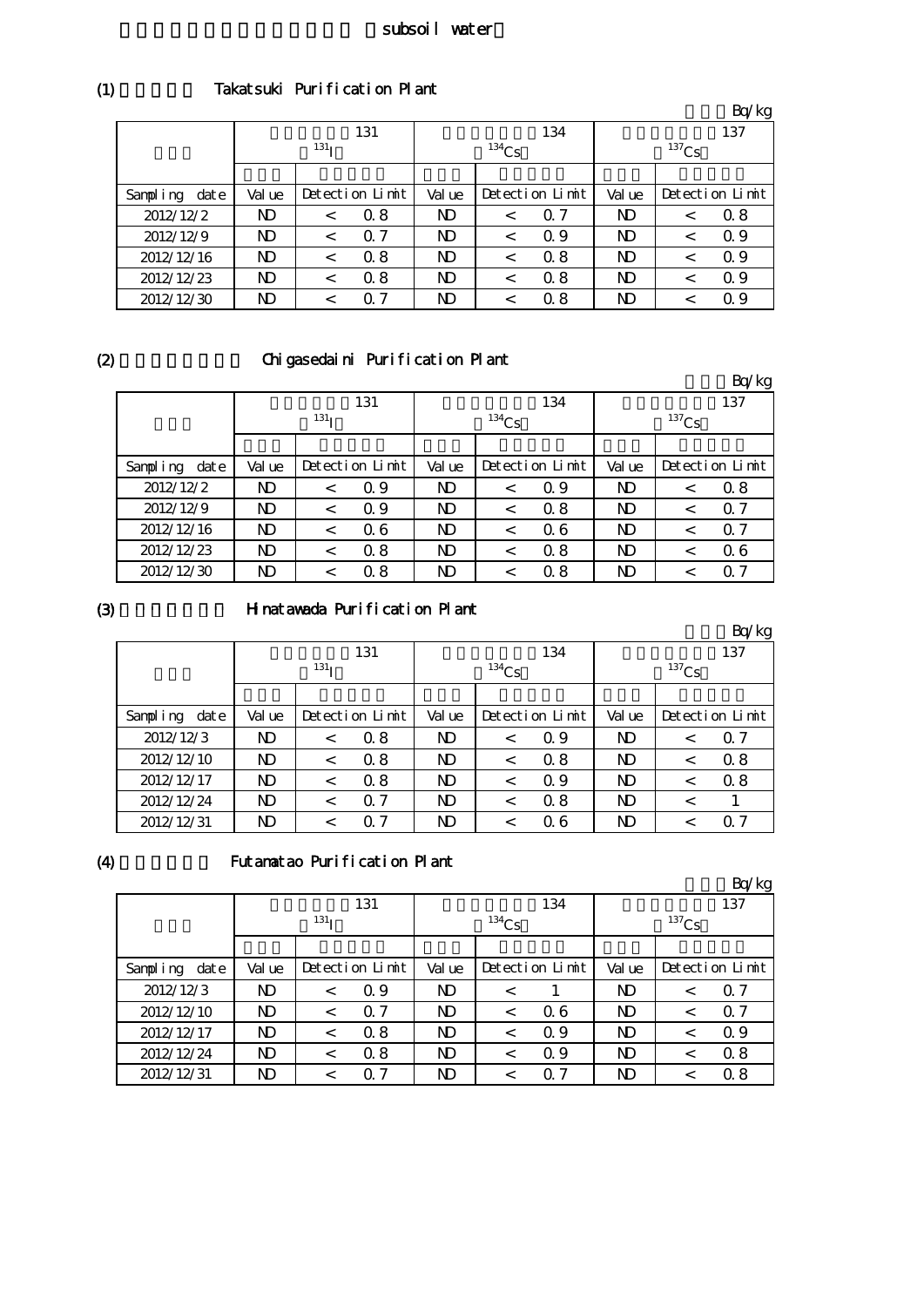# Mitakesann Purification Plant

|                   |           |                  |                 |                |                 |            |           |                 | Bq/kg      |  |
|-------------------|-----------|------------------|-----------------|----------------|-----------------|------------|-----------|-----------------|------------|--|
|                   |           |                  | 131             |                |                 | 134        | 137       |                 |            |  |
|                   |           | 131 <sub>T</sub> |                 |                | $134$ Cs        |            |           | $137$ Cs        |            |  |
|                   |           |                  |                 |                |                 |            |           |                 |            |  |
| Sampling<br>dat e | Val ue    |                  | Detection Limit |                | Detection Limit |            | Val ue    | Detection Limit |            |  |
| 2012/12/3         | ND        | $\,<\,$          | 0.8             | N)             | $\,<\,$         | Q 9        | ND        | <               | 0.8        |  |
| 2012/12/10        | ND        | $\,<\,$          | $\Omega$ 7      | N <sub>D</sub> | $\,<\,$         | 06         | <b>ND</b> | <               | $\Omega$ 7 |  |
| 2012/12/17        | ND        | $\,<\,$          | 0.8             | N <sub>D</sub> | $\,<\,$         | $\Omega$ 7 | ND        |                 | $\Omega$ 7 |  |
| 2012/12/24        | <b>ND</b> | $\,<\,$          | Q 9             | ND             | $\,<\,$         | 0.8        | ND        |                 | 0.8        |  |
| 2012/12/31        | ND        | $\,<\,$          | 7<br>Ω          | ND             | <               | 0.8        | ND        |                 | Q 9        |  |

## (6)

# Nariki Purification Plant

|                  |                  |         |                 |          |                 |     |            |  | Bq/kg           |
|------------------|------------------|---------|-----------------|----------|-----------------|-----|------------|--|-----------------|
|                  | 131              |         |                 | 134      |                 |     | 137        |  |                 |
|                  | 131 <sub>T</sub> |         |                 | $134$ Cs |                 |     | $^{137}Cs$ |  |                 |
|                  |                  |         |                 |          |                 |     |            |  |                 |
| date<br>Sampling | Val ue           |         | Detection Limit | Val ue   | Detection Limit |     | Val ue     |  | Detection Limit |
| 2012/12/5        | ND               |         | $\Omega$ 7      | ND       | $\,<\,$         | Q 9 | ND         |  | $\Omega$ 7      |
| 2012/12/12       | ND               | $\,<\,$ | 06              | N)       | $\,<\,$         | 0.8 | ND         |  | $\Omega$ 7      |
| 2012/12/19       | ND               | $\,<\,$ | $\Omega$ 7      | ND       | <               | Q 9 | ND         |  | $\Omega$ 7      |
| 2012/12/26       | ND               |         | Q 6             | ND.      |                 | 0.5 | ND         |  | $\Omega$ 7      |

# $(7)$

## Sawaidaiichi Purification Plant

|                  |                  |       |                 |            |                 |     |            |  | Bq/kg           |
|------------------|------------------|-------|-----------------|------------|-----------------|-----|------------|--|-----------------|
|                  |                  |       | 131             |            |                 | 134 | 137        |  |                 |
|                  | 131 <sub>T</sub> |       |                 | $^{134}Cs$ |                 |     | $^{137}Cs$ |  |                 |
|                  |                  |       |                 |            |                 |     |            |  |                 |
| date<br>Sampling | Val ue           |       | Detection Limit |            | Detection Limit |     | Val ue     |  | Detection Limit |
| 2012/12/5        | ND               | <     | $\Omega$ 7      | ND         | <               | 0.8 | ND         |  | $\Omega$ 7      |
| 2012/12/12       | ND               | <     | 0.7             | ND         | $\,<\,$         | Q 9 | ND         |  | 0.8             |
| 2012/12/19       | ND               | $\,<$ | 06              | ND         | <               | 06  | ND         |  | 0.7             |
| 2012/12/26       | ND               |       | 0.8             | ND         |                 | Q 9 | ND         |  | $\Omega$ 7      |

#### (8)

#### Sawaidaini Purification Plant

|                  |                  |         |                 |            |                 |     |            |  | Bq/kg           |
|------------------|------------------|---------|-----------------|------------|-----------------|-----|------------|--|-----------------|
|                  | 131              |         |                 |            |                 | 134 | 137        |  |                 |
|                  | 131 <sub>T</sub> |         |                 | $^{134}Cs$ |                 |     | $^{137}Cs$ |  |                 |
|                  |                  |         |                 |            |                 |     |            |  |                 |
| Sampling<br>date | Val ue           |         | Detection Limit |            | Detection Limit |     | Val ue     |  | Detection Limit |
| 2012/12/5        | ND               |         | 0.8             | ND         | $\,<\,$         | Q 8 | ND         |  | Q 9             |
| 2012/12/12       | ND               | $\,<\,$ | 0.8             | ND         | $\,<\,$         | 0.8 | ND         |  | 0.8             |
| 2012/12/19       | ND               | $\,<\,$ | 0.8             | ND         | $\,<\,$         | 0.8 | ND         |  | $\Omega$ 7      |
| 2012/12/26       | ND               |         | $\Omega$ 7      | N)         | <               | 0.9 | <b>ND</b>  |  | 0.9             |

(5)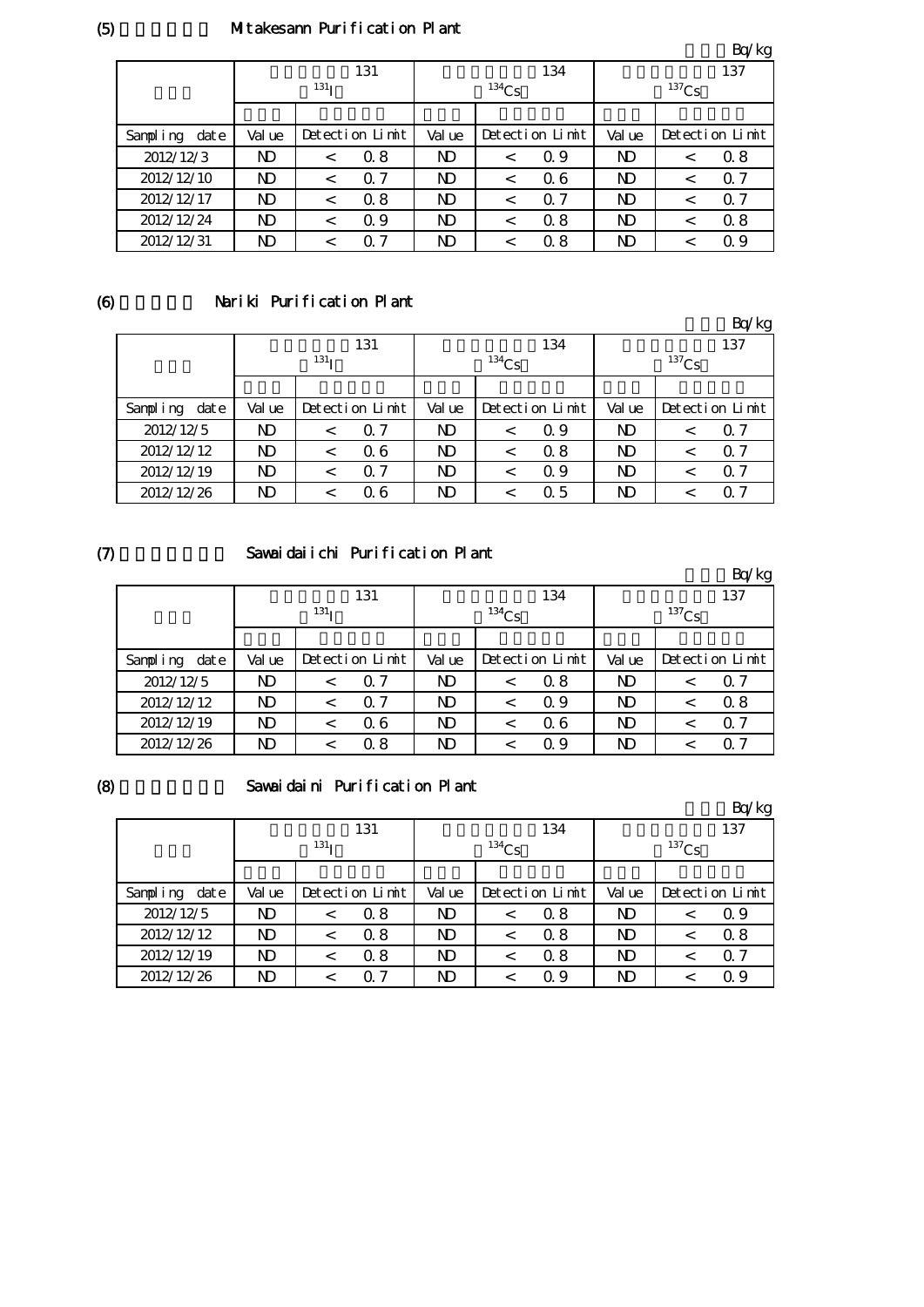## shallow well

|  | Kamiyotsugi Purification Plant |
|--|--------------------------------|
|--|--------------------------------|

|                  |           |                  |                 |           |                 |            |           |                 | Bq/kg      |  |
|------------------|-----------|------------------|-----------------|-----------|-----------------|------------|-----------|-----------------|------------|--|
|                  |           |                  | 131             |           |                 | 134        | 137       |                 |            |  |
|                  |           | 131 <sub>T</sub> |                 |           | $134$ Cs        |            |           | $137$ Cs        |            |  |
|                  |           |                  |                 |           |                 |            |           |                 |            |  |
| Sampling<br>date | Val ue    |                  | Detection Limit |           | Detection Limit |            | Val ue    | Detection Limit |            |  |
| 2012/12/2        | <b>ND</b> | $\,<\,$          | $\Omega$ 7      | <b>ND</b> | $\,<\,$         | 0.5        | <b>ND</b> | $\,<\,$         | $\Omega$ 7 |  |
| 2012/12/9        | ND        |                  | $\Omega$ 7      | N)        | $\,<\,$         | $\Omega$ 7 | <b>ND</b> |                 | 0.8        |  |
| 2012/12/16       | ND        | $\,<\,$          | 0.8             | N)        | $\,<\,$         | $\Omega$ 7 | <b>ND</b> |                 |            |  |
| 2012/12/23       | <b>ND</b> |                  | 0.9             | <b>ND</b> | $\,<\,$         | $\Omega$ 7 | <b>ND</b> |                 | $\Omega$ 7 |  |
| 2012/12/30       | ND        |                  | 0.8             | ND        | <               | 0. 8       | ND        |                 | Ω.<br>-7   |  |

 $(2)$ 

# Kamiishihara Purification Plant

|                  |                  |         |                 |          |                 |     |          |                 | Bq/kg      |
|------------------|------------------|---------|-----------------|----------|-----------------|-----|----------|-----------------|------------|
|                  |                  |         | 131             |          |                 | 134 | 137      |                 |            |
|                  | 131 <sub>T</sub> |         |                 | $134$ Cs |                 |     | $137$ Cs |                 |            |
|                  |                  |         |                 |          |                 |     |          |                 |            |
| date<br>Sampling | Val ue           |         | Detection Limit |          | Detection Limit |     | Val ue   | Detection Limit |            |
| 2012/12/5        | ND               | $\,<\,$ | 0.8             | ND       | $\,<\,$         | Q 9 | ND       |                 | 0.8        |
| 2012/12/12       | ND               |         | $\Omega$ 7      | ND.      | $\,<\,$         | Q 7 | N)       |                 | 0.8        |
| 2012/12/19       | ND               | $\,<\,$ | $\Omega$ 7      | ND.      | $\,<\,$         | Q 6 | ND       |                 | $\Omega$ 7 |
| 2012/12/26       | ND               |         | 0.8             | ND.      |                 | 0.8 | ND       |                 | 0.8        |

(3)

# Suginami Purification Plant

|                  |                  |         |                 |                |                 |            |          |     | Bq/kg           |
|------------------|------------------|---------|-----------------|----------------|-----------------|------------|----------|-----|-----------------|
|                  | 131              |         |                 | 134            |                 |            |          | 137 |                 |
|                  | 131 <sub>T</sub> |         |                 | $134$ Cs       |                 |            | $137$ Cs |     |                 |
|                  |                  |         |                 |                |                 |            |          |     |                 |
| Sampling<br>date | Val ue           |         | Detection Limit | Val ue         | Detection Limit |            | Val ue   |     | Detection Limit |
| 2012/12/6        | N)               | $\,<\,$ | Q 9             | ND             | <               | Q 9        | ND       |     | 0.8             |
| 2012/12/13       | <b>ND</b>        | $\,<\,$ | $\Omega$ 7      | ND.            | <               | $\Omega$ 7 | ND       |     | 0.8             |
| 2012/12/20       | <b>ND</b>        | $\,<\,$ | 0.8             | N <sub>D</sub> | <               | 0.9        | N)       |     |                 |
| 2012/12/27       | ND               |         | 0.8             | ND             |                 | 0.8        | ND       |     | 0 7             |

## 2

the state  $\mathbf n$  -axis in the state  $\mathbf n$  -axis in the state  $\mathbf n$ 

Source water in taken form deep well: Test mostly once a month

#### (1) Kajino Purification Plant

|                   |                  |  |                 |            |  |                 |            |  | Bq/kg           |
|-------------------|------------------|--|-----------------|------------|--|-----------------|------------|--|-----------------|
|                   | 131              |  |                 |            |  | 134             | 137        |  |                 |
|                   | 131 <sub>T</sub> |  |                 | $^{134}Cs$ |  |                 | $^{137}Cs$ |  |                 |
|                   |                  |  |                 |            |  |                 |            |  |                 |
| dat e<br>Sampling | Val ue           |  | Detection Limit | Val ue     |  | Detection Limit | Val ue     |  | Detection Limit |
| 2012/12/2         | ND               |  | Q 8             | ND.        |  | Q 9             | ND         |  | 0. 8            |
| 2012/12/30        | ND               |  | 0. 7            | ND         |  | Q 8             | ND         |  | ი 7             |

## (2)

# Vakamatsu Purification Plant

|                  |                  |  |                 |        |            |                 |        |            | Bq/kg           |  |
|------------------|------------------|--|-----------------|--------|------------|-----------------|--------|------------|-----------------|--|
|                  |                  |  | 131             |        |            | 134             | 137    |            |                 |  |
|                  | 131 <sub>T</sub> |  |                 |        | $^{134}Cs$ |                 |        | $^{137}Cs$ |                 |  |
|                  |                  |  |                 |        |            |                 |        |            |                 |  |
| Sampling<br>date | Val ue           |  | Detection Limit | Val ue |            | Detection Limit | Val ue |            | Detection Limit |  |
| 2012/12/2        | ND               |  | Q 8             | ND     |            | Q 6             | ND     |            | Q 9             |  |
| 2012/12/30       | N                |  | $\alpha$ 8      | NC     |            | 0.7             | N      |            | 0.9             |  |

(1)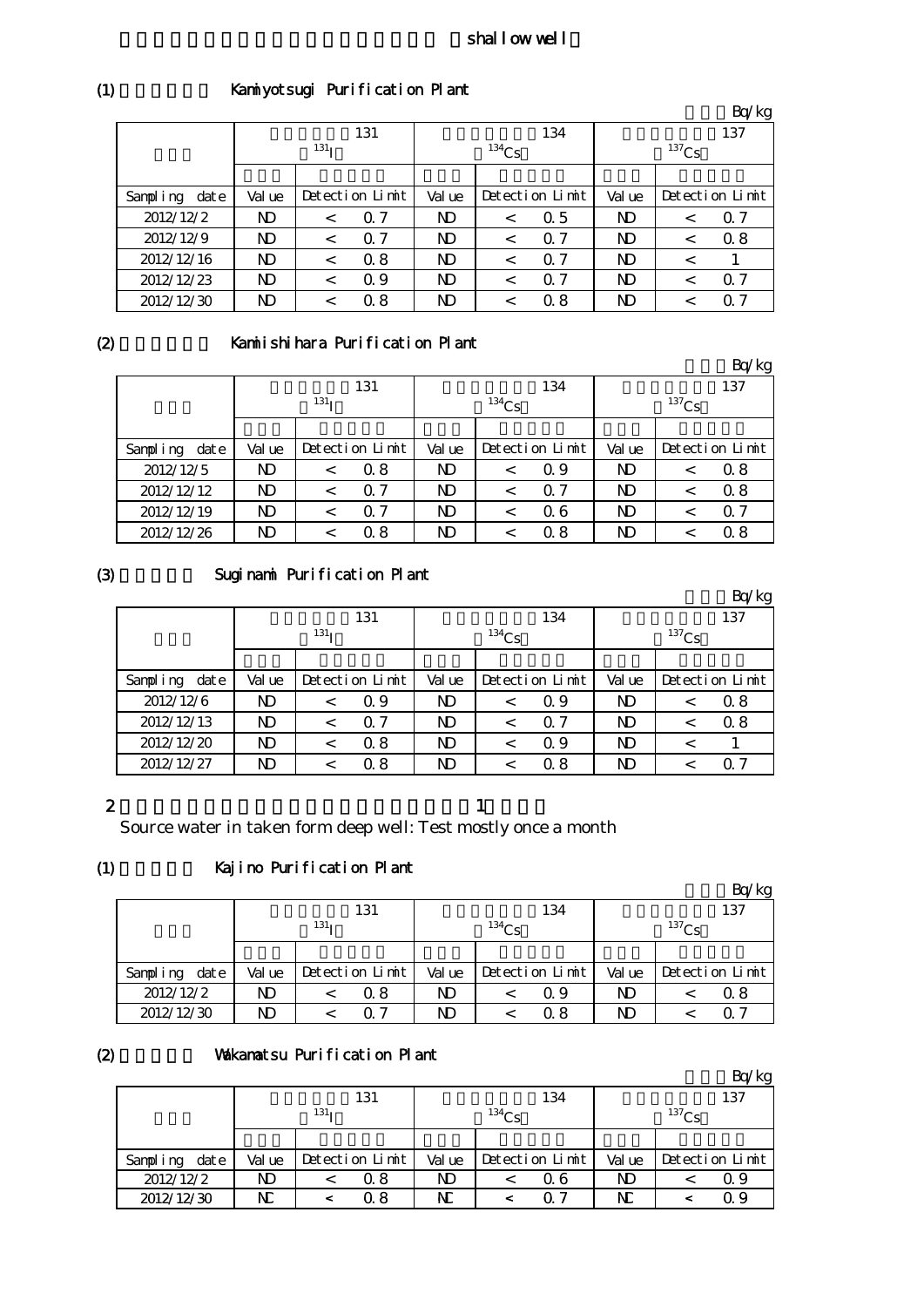## Shibasaki Purification Plant

|                  |                  |                 |     |            |                 |      |            |  | Bq/kg           |  |
|------------------|------------------|-----------------|-----|------------|-----------------|------|------------|--|-----------------|--|
|                  | 131              |                 |     |            |                 | 134  | 137        |  |                 |  |
|                  | 131 <sub>T</sub> |                 |     | $^{134}Cs$ |                 |      | $^{137}Cs$ |  |                 |  |
|                  |                  |                 |     |            |                 |      |            |  |                 |  |
| date<br>Sampling | Val ue           | Detection Limit |     | Val ue     | Detection Limit |      | Val ue     |  | Detection Limit |  |
| 2012/12/3        | ND               |                 | Q 7 | ND         |                 | Q 9  | ND         |  |                 |  |
| 2012/12/31       | ND               |                 | Q 8 | ND         |                 | 0. 8 | ND         |  | ი 7             |  |

#### (4)

# N shitokyosakaecho Purification Plant

|                   |        |                  |                 |        |            |                 |        |            | Bq/kg           |
|-------------------|--------|------------------|-----------------|--------|------------|-----------------|--------|------------|-----------------|
|                   |        |                  | 131             |        |            | 134             |        |            | 137             |
|                   |        | 131 <sub>T</sub> |                 |        | $^{134}Cs$ |                 |        | $^{137}Cs$ |                 |
|                   |        |                  |                 |        |            |                 |        |            |                 |
| dat e<br>Sampling | Val ue |                  | Detection Limit | Val ue |            | Detection Limit | Val ue |            | Detection Limit |
| 2012/12/3         | ND     |                  | Q 7             | ND.    |            | Q 9             | ND     |            | Q 7             |
| 2012/12/31        | ND     |                  | Q 8             | ND     |            | ი 7             | ND     |            | Ω9              |

## (5)

# Shibakubo Purification Plant

|                  |        |                  |        |                   |        | Bq/kg           |
|------------------|--------|------------------|--------|-------------------|--------|-----------------|
|                  |        | 131              |        | 134               |        | 137             |
|                  |        | 131 <sub>T</sub> |        | 134C <sub>c</sub> |        | $^{137}$ Cs     |
|                  |        |                  |        |                   |        |                 |
| date<br>Sampling | Val ue | Detection Limit  | Val ue | Detection Limit   | Val ue | Detection Limit |
| 2012/12/4        | ND     | 0. 8             | ND     | 0. 8              | ND     |                 |

#### (6) Hoyacho Purification Plant

|                  |        |                      |        |                 |        | Bq/kg           |
|------------------|--------|----------------------|--------|-----------------|--------|-----------------|
|                  |        | 131                  |        | 134             |        | 137             |
|                  |        | 131 <sub>T</sub>     |        | $^{134}Cs$      |        | $^{137}$ Cs     |
|                  |        |                      |        |                 |        |                 |
| date<br>Sampling | Val ue | $Detecti$ on $Limit$ | Val ue | Detection Limit | Val ue | Detection Limit |
| 2012/12/4        | ND     | Q 8                  | ND     | 0 7             | ND     | Ω6              |

## $(7)$

# Kokubunjikitamachidaini Purification Plant

|                  |        |                  |                           |            | Bq/kg           |
|------------------|--------|------------------|---------------------------|------------|-----------------|
|                  |        | 131              |                           | 134        | 137             |
|                  |        | 131 <sub>T</sub> | $134$ Cs                  |            | $^{137}$ Cs     |
|                  |        |                  |                           |            |                 |
| date<br>Sampling | Val ue | Detection Limit  | Val ue<br>Detection Limit | Val ue     | Detection Limit |
| 2012/12/5        | ND     | Q 9              | ND                        | ND<br>0. 8 | Q 7             |

## (8)

# H gashikoigakubo Purification Plant

|               |        |                  |        |                 |        | Bq/kg             |
|---------------|--------|------------------|--------|-----------------|--------|-------------------|
|               |        | 131              |        | 134             |        | 137               |
|               |        | 131 <sub>T</sub> |        | $^{134}$ Cs     |        | 137C <sub>c</sub> |
|               |        |                  |        |                 |        |                   |
| Sampling date | Val ue | Detection Limit  | Val ue | Detection Limit | Val ue | Detection Limit   |
| 2012/12/5     | N)     | 0. 8             | ND     | O 7             | ND     | O 7               |

#### (9) Omaru Purification Plant

|               |        |                  |        |                 |        | Bq/kg           |
|---------------|--------|------------------|--------|-----------------|--------|-----------------|
|               |        | 131              |        | 134             |        | 137             |
|               |        | 131 <sub>T</sub> |        | $134$ Cs        |        | $137$ Cs        |
|               |        |                  |        |                 |        |                 |
| Sampling date | Val ue | Detection Limit  | Val ue | Detection Limit | Val ue | Detection Limit |
| 2012/12/6     | ND     | Q 8              | ND     | 0 7             | ND     | 07              |

(3)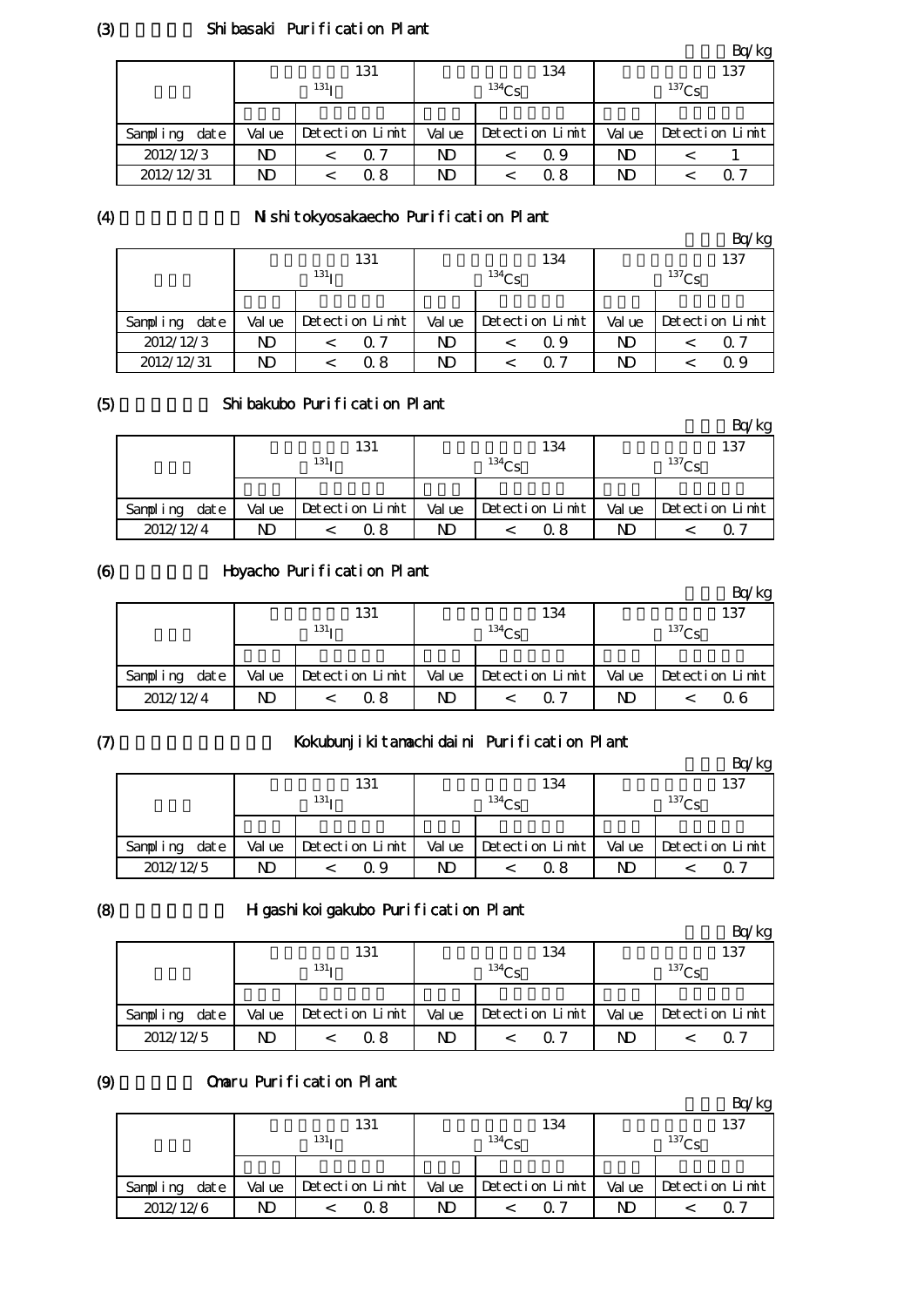## Sakahama Purification Plant

|               |        |                  |        |                   |        | $-4.5$            |
|---------------|--------|------------------|--------|-------------------|--------|-------------------|
|               |        | 131              |        | 134               |        | 137               |
|               |        | 131 <sub>T</sub> |        | 134C <sub>c</sub> |        | 137C <sub>c</sub> |
|               |        |                  |        |                   |        |                   |
| Sampling date | Val ue | Detection Limit  | Val ue | Detection Limit   | Val ue | Detection Limit   |
| 2012/12/6     | ND     | Q 8              | ND     | 0 8               | ND     | Ω8                |

#### (11) Senkawa Purification Plant

|                  |        |                  |        |                   |    | Bq/kg                 |
|------------------|--------|------------------|--------|-------------------|----|-----------------------|
|                  |        | 131              |        | 134               |    | 137                   |
|                  |        | 131 <sub>T</sub> |        | 134C <sub>c</sub> |    | $^{137}$ Cs           |
|                  |        |                  |        |                   |    |                       |
| Sampling<br>date | Val ue | Detection Limit  | Val ue | Detection Limit   |    | Value Detection Limit |
| 2012/12/9        | ND     | G G              | ND     | ∩ 7               | ND | 0.8                   |

#### (12) Misawa Purification Plant

|                  |        |                  |        |                   |        | Bq/kg             |
|------------------|--------|------------------|--------|-------------------|--------|-------------------|
|                  |        | 131              |        | 134               |        | 137               |
|                  |        | 131 <sub>T</sub> |        | 134C <sub>c</sub> |        | 137C <sub>c</sub> |
|                  |        |                  |        |                   |        |                   |
| Sampling<br>date | Val ue | Detection Limit  | Val ue | Detection Limit   | Val ue | Detection Limit   |
| 2012/12/9        | ND     | Q 6              | ND     | Ω5                | ND     | Ω8                |

# (13)

# Kunitachinaka Purification Plant

|                  |        | 131                  |        | 134                  |        | 137             |
|------------------|--------|----------------------|--------|----------------------|--------|-----------------|
|                  |        | $131_1$              |        | 134C <sub>S</sub>    |        | $^{137}$ Cs     |
|                  |        |                      |        |                      |        |                 |
| date<br>Sampling | Val ue | $Detecti$ on $Limit$ | Val ue | $Detecti$ on $Limit$ | Val ue | Detection Limit |
| 2012/12/10       | ND     | 0. 7                 | ND     | Q 5                  | ND     |                 |

# $(14)$

# Yaho Purification Plant

|                  |        |                  |        |                   |        | ′kg               |
|------------------|--------|------------------|--------|-------------------|--------|-------------------|
|                  |        | 131              |        | 134               |        | 137               |
|                  |        | 131 <sub>T</sub> |        | 134C <sub>c</sub> |        | 137C <sub>c</sub> |
|                  |        |                  |        |                   |        |                   |
| date<br>Sampling | Val ue | Detection Limit  | Val ue | Detection Limit   | Val ue | Detection Limit   |
| 2012/12/10       | ND     | 0. 8             | ND     | Q 9               | ND     | 0. 8              |

#### (15)

# Takinosawa Purification Plant

|                   |        |                  |        |                 |    | Bq/kg                 |
|-------------------|--------|------------------|--------|-----------------|----|-----------------------|
|                   |        | 131              |        | 134             |    | 137                   |
|                   |        | 131 <sub>T</sub> |        | $^{134}Cs$      |    | $^{137}$ Cs           |
|                   |        |                  |        |                 |    |                       |
| Sampling<br>dat e | Val ue | Detection Limit  | Val ue | Detection Limit |    | Value Detection Limit |
| 2012/12/11        | ND     | ∩ 7              | ND     | 0 8             | ND | ი 7                   |

## (16)

## Haramachida Purification Plant

|                  |        |                  |        |                   |        | n/kg            |
|------------------|--------|------------------|--------|-------------------|--------|-----------------|
|                  |        | 131              |        | 134               |        | 137             |
|                  |        | 131 <sub>T</sub> |        | 134C <sub>c</sub> |        | $^{137}$ Cs     |
|                  |        |                  |        |                   |        |                 |
| date<br>Sampling | Val ue | Detection Limit  | Val ue | Detection Limit   | Val ue | Detection Limit |
| 2012/12/11       | ND     | Q 8              | ND     | Q 9               | ND     | 0. 8            |

(10)

 $Rn/kg$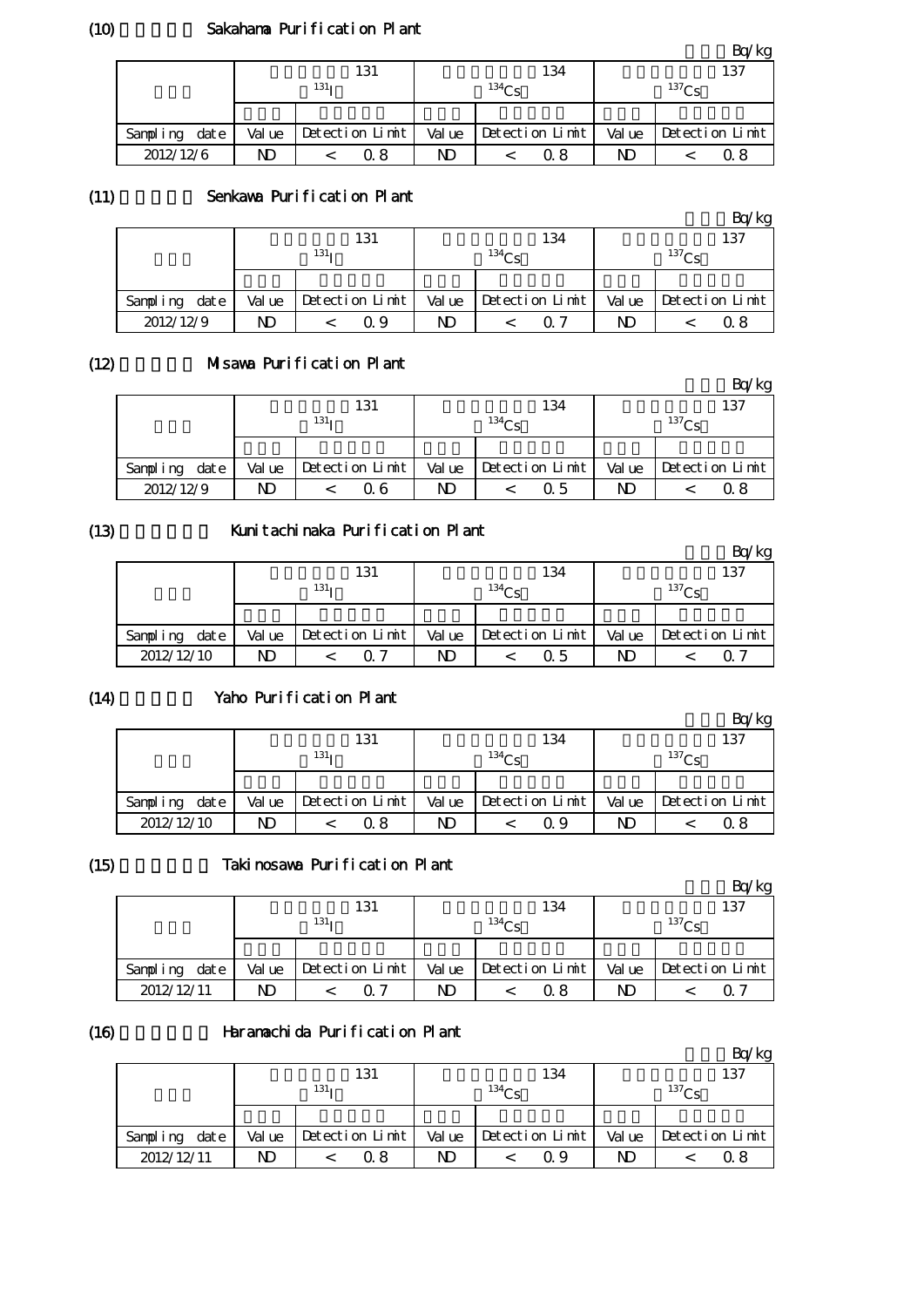## Noduta Purification Plant

|                  |        |                  |        |                 |        | $k$ g           |
|------------------|--------|------------------|--------|-----------------|--------|-----------------|
|                  |        | 131              |        | 134             |        | 137             |
|                  |        | 131 <sub>T</sub> |        | $^{134}$ Ce     |        | $^{137}$ Cs     |
|                  |        |                  |        |                 |        |                 |
| date<br>Sampling | Val ue | Detection Limit  | Val ue | Detection Limit | Val ue | Detection Limit |
| 2012/12/12       | ND     | Q 9              | ND     | Q 9             | ND     | Ω8              |

## (18)

#### Sakuragaoka Purification Plant

|               |        |                  |        |                 |        | Bq/kg           |
|---------------|--------|------------------|--------|-----------------|--------|-----------------|
|               |        | 131              |        | 134             |        | 137             |
|               |        | 131 <sub>T</sub> |        | $^{134}Cs$      |        | $^{137}$ Cs     |
|               |        |                  |        |                 |        |                 |
| Sampling date | Val ue | Detection Limit  | Val ue | Detection Limit | Val ue | Detection Limit |
| 2012/12/12    | ND     | 0. 7             | ND     | Q 5             | ND     | 0. R            |

#### (19)

## Osakaue Purification Plant

|            |      |        |                  |                 |        |             |                 |        |             | Bq/kg           |
|------------|------|--------|------------------|-----------------|--------|-------------|-----------------|--------|-------------|-----------------|
|            |      |        |                  | 131             |        |             | 134             |        |             | 137             |
|            |      |        | 131 <sub>T</sub> |                 |        | $^{134}$ Cs |                 |        | $^{137}$ Cs |                 |
|            |      |        |                  |                 |        |             |                 |        |             |                 |
| Sampling   | date | Val ue |                  | Detection Limit | Val ue |             | Detection Limit | Val ue |             | Detection Limit |
| 2012/12/13 |      | ND     |                  | Q 8             | ND     |             | Q 9             | ND     |             | 0. 8            |

## (20)

# Minamidaira Purification Plant

|                  |        |                      |        |                   |        | Bq/kg           |
|------------------|--------|----------------------|--------|-------------------|--------|-----------------|
|                  |        | 131                  |        | 134               |        | 137             |
|                  |        | 131 <sub>T</sub>     |        | 134C <sub>S</sub> |        | $^{137}Cs$      |
|                  |        |                      |        |                   |        |                 |
| Sampling<br>date | Val ue | $Detecti$ on $Limit$ | Val ue | Detection Limit   | Val ue | Detection Limit |
| 2012/12/13       | ND     | Q 6                  | ND     | Q 5               | ND     | റ 7             |

#### (21)

# Takiyama Purification Plant

|                  |        |                  |        |                   |        | kg              |
|------------------|--------|------------------|--------|-------------------|--------|-----------------|
|                  |        | 131              |        | 134               |        | 137             |
|                  |        | 131 <sub>T</sub> |        | 134C <sub>c</sub> |        | $^{137}$ Cs     |
|                  |        |                  |        |                   |        |                 |
| date<br>Sampling | Val ue | Detection Limit  | Val ue | Detection Limit   | Val ue | Detection Limit |
| 2012/12/16       | ND     | Q 8              | ND     |                   | ND     | ( ) ·           |

#### (22)

# Minamisawa Purification Plant

|                  |        | 131              |        | 134               |        | 137             |
|------------------|--------|------------------|--------|-------------------|--------|-----------------|
|                  |        | 131 <sub>T</sub> |        | 134C <sub>c</sub> |        | $^{137}$ Cs     |
|                  |        |                  |        |                   |        |                 |
| date<br>Sampling | Val ue | Detection Limit  | Val ue | Detection Limit   | Val ue | Detection Limit |
| 2012/12/16       | ND     |                  | ND     | 0 8               | ND     | Ω8              |

#### (23)

## Motohongo Purification Plant

|                  | . .    |                  |        |                   |        | Bq/kg             |
|------------------|--------|------------------|--------|-------------------|--------|-------------------|
|                  |        | 131              |        | 134               |        | 137               |
|                  |        | 131 <sub>T</sub> |        | 134C <sub>c</sub> |        | 137C <sub>S</sub> |
|                  |        |                  |        |                   |        |                   |
| date<br>Sampling | Val ue | Detection Limit  | Val ue | Detection Limit   | Val ue | Detection Limit   |
| 2012/12/17       | ND     | ი 7              | ND     | 0.8               | ND     | O 7               |

 $(17)$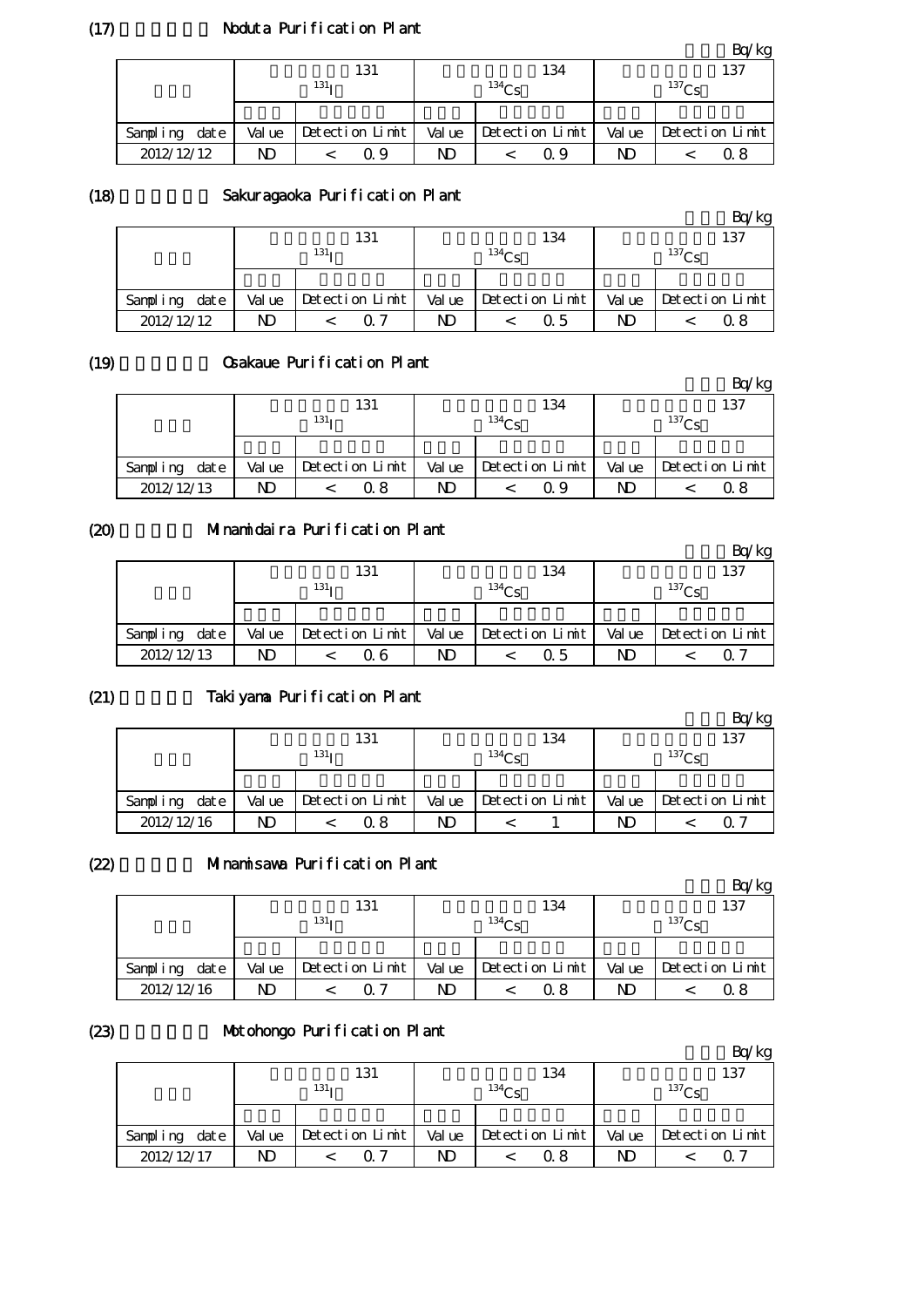## Akatsukicho Purification Plant

|                  |        |                  |        |                 |        | $k$ g             |
|------------------|--------|------------------|--------|-----------------|--------|-------------------|
|                  |        | 131              |        | 134             |        | 137               |
|                  |        | 131 <sub>T</sub> |        | $^{134}$ Cc     |        | 137C <sub>c</sub> |
|                  |        |                  |        |                 |        |                   |
| date<br>Sampling | Val ue | Detection Limit  | Val ue | Detection Limit | Val ue | Detection Limit   |
| 2012/12/17       | ND     | Q 8              | ND     | 0. 8            | ND     | Ω9                |

(25)

#### Fujimidaiichi Purification Plant

|                  |        |                  |        |                 |        | Bq/kg           |
|------------------|--------|------------------|--------|-----------------|--------|-----------------|
|                  |        | 131              |        | 134             |        | 137             |
|                  |        | 131 <sub>T</sub> |        | $134C_c$        |        | $^{137}Cs$      |
|                  |        |                  |        |                 |        |                 |
| date<br>Sampling | Val ue | Detection Limit  | Val ue | Detection Limit | Val ue | Detection Limit |
| 2012/12/18       | ND     | Q 9              | ND     | 0 8             | ND     | Q 9             |

(26)

# Fijimidaisan Purification Plant

|                  |        | 131              |        | 134               |        | 137               |
|------------------|--------|------------------|--------|-------------------|--------|-------------------|
|                  |        | 131 <sub>T</sub> |        | 134C <sub>c</sub> |        | 137C <sub>c</sub> |
|                  |        |                  |        |                   |        |                   |
| date<br>Sampling | Val ue | Detection Limit  | Val ue | Detection Limit   | Val ue | Detection Limit   |
| 2012/12/18       | ND     | Q 9              | ND     | Q 9               | ND     |                   |

## (27)

## Ogawa Purification Plant

|               |        |                  |        |                 |        | Bq/kg           |
|---------------|--------|------------------|--------|-----------------|--------|-----------------|
|               |        | 131              |        | 134             |        | 137             |
|               |        | 131 <sub>T</sub> |        | 134Cs           |        | $^{137}Cs$      |
|               |        |                  |        |                 |        |                 |
| Sampling date | Val ue | Detection Limit  | Val ue | Detection Limit | Val ue | Detection Limit |
| 2012/12/19    | ND     | Q 8              | ND     | ი 7             | ND     | O 7             |

#### (28)

## Izumihoncho Purification Plant

|                  |        |                  |        |                   |        | Bq/kg             |
|------------------|--------|------------------|--------|-------------------|--------|-------------------|
|                  |        | 131              |        | 134               |        | 137               |
|                  |        | 131 <sub>T</sub> |        | 134C <sub>c</sub> |        | 137C <sub>c</sub> |
|                  |        |                  |        |                   |        |                   |
| date<br>Sampling | Val ue | Detection Limit  | Val ue | Detection Limit   | Val ue | Detection Limit   |
| 2012/12/19       | ND     | ∩ 7              | ND     | 0.8               | ND     | O 7               |

## (29)

# Jyousuiminami Purification Plant

|            |      |        |                  | $5,0000$ can constant and constant of the constant of $\sim$ |        |                   |                 |        |             | Bq/kg           |
|------------|------|--------|------------------|--------------------------------------------------------------|--------|-------------------|-----------------|--------|-------------|-----------------|
|            |      |        |                  | 131                                                          |        |                   | 134             |        |             | 137             |
|            |      |        | 131 <sub>T</sub> |                                                              |        | 134C <sub>c</sub> |                 |        | $^{137}$ Cs |                 |
|            |      |        |                  |                                                              |        |                   |                 |        |             |                 |
| Sampling   | date | Val ue |                  | Detection Limit                                              | Val ue |                   | Detection Limit | Val ue |             | Detection Limit |
| 2012/12/20 |      | ND     |                  | ∩ 7                                                          | ND     |                   | ∩ 7             | ND     |             | ი 7             |

#### (30)

#### Fuchumusashidai Purification Plant

|                  |        | 131              |        | 134             |        | 137               |
|------------------|--------|------------------|--------|-----------------|--------|-------------------|
|                  |        | 131 <sub>T</sub> |        | $^{134}$ Ce     |        | 137C <sub>c</sub> |
|                  |        |                  |        |                 |        |                   |
| date<br>Sampling | Val ue | Detection Limit  | Val ue | Detection Limit | Val ue | Detection Limit   |
| 2012/12/20       | ND     | Q 8              | ND     | 0. 8            | ND     | 0.7               |

#### (31)

## Tachikawasakaecho Purification Plant

|                  |        |                  |        |                 |        | Bq/kg             |
|------------------|--------|------------------|--------|-----------------|--------|-------------------|
|                  |        | 131              |        | 134             |        | 137               |
|                  |        | 131 <sub>T</sub> |        | $^{134}$ Ce     |        | 137C <sub>c</sub> |
|                  |        |                  |        |                 |        |                   |
| date<br>Sampling | Val ue | Detection Limit  | Val ue | Detection Limit | Val ue | Detection Limit   |
| 2012/12/23       | ND     | Q 8              | ND     | <u>በ 7</u>      | ND     | Q 9               |

(24)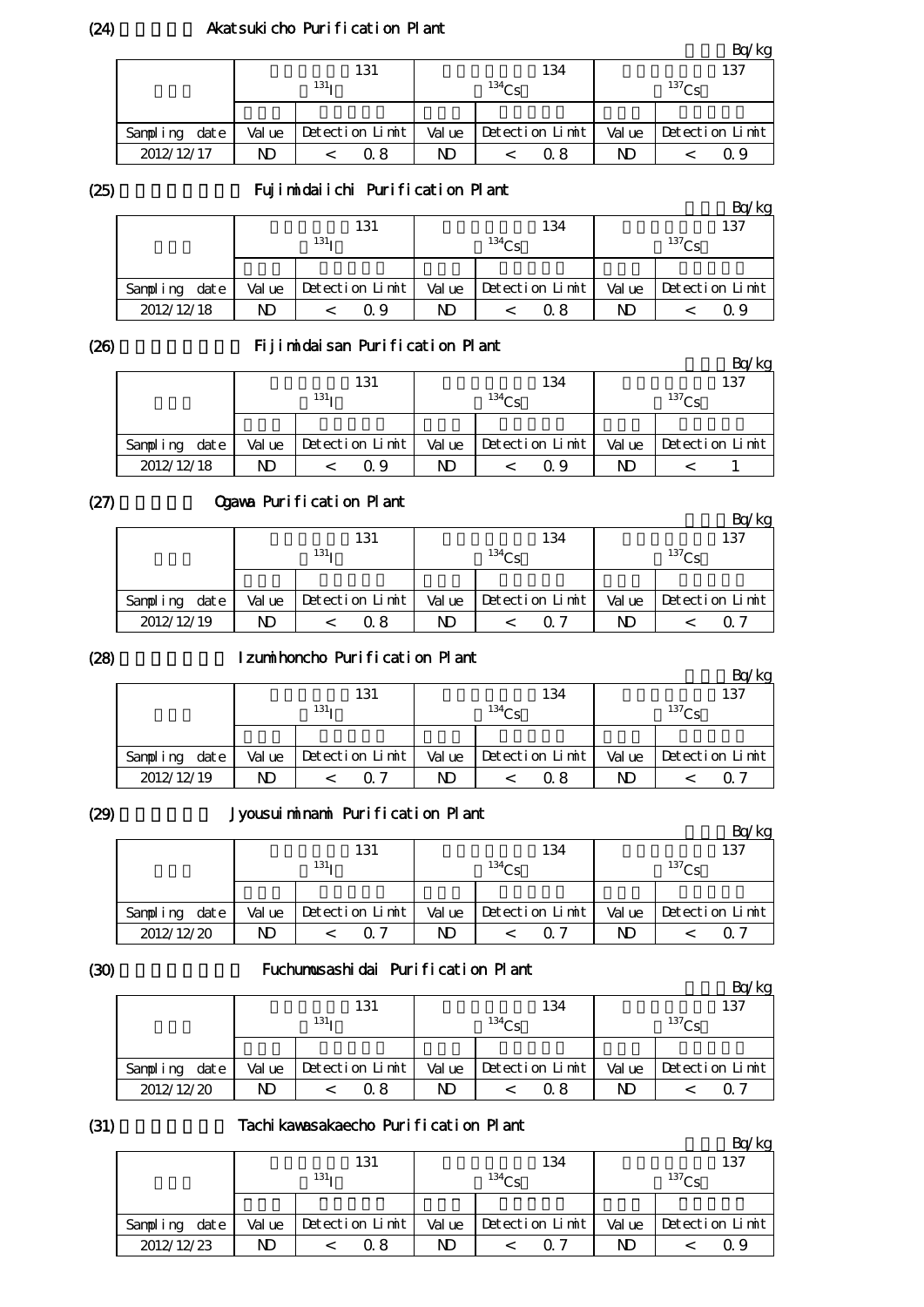## Tachi kawasunagawa Purification Plant

|                  |        | .                |        |                 |        | Bq/kg           |
|------------------|--------|------------------|--------|-----------------|--------|-----------------|
|                  |        | 131              |        | 134             |        | 137             |
|                  |        | 131 <sub>T</sub> |        | $^{134}$ Cs     |        | $^{137}$ Cs     |
|                  |        |                  |        |                 |        |                 |
| date<br>Sampling | Val ue | Detection Limit  | Val ue | Detection Limit | Val ue | Detection Limit |
| 2012/12/23       | ND     | Ω9               | ND     | 0 8             | ND     | Ω8              |

(33)

# Kamirenjyaku Purification Plant

|               |        |                      |        |                   |        | Bq/kg           |
|---------------|--------|----------------------|--------|-------------------|--------|-----------------|
|               |        | 131                  |        | 134               |        | 137             |
|               |        | 131 <sub>T</sub>     |        | 134C <sub>S</sub> |        | $^{137}$ Cs     |
|               |        |                      |        |                   |        |                 |
| Sampling date | Val ue | $Detecti$ on $Limit$ | Val ue | Detection Limit   | Val ue | Detection Limit |
| 2012/12/24    | ND     | Q 8                  | ND     | Q 9               | ND     | 0. 8            |

(34)

## Mitakashinkawa Purification Plant

|               | --------------------- |                  |        |                 |        |                 |  |
|---------------|-----------------------|------------------|--------|-----------------|--------|-----------------|--|
|               |                       |                  |        |                 |        | Bq/kg           |  |
|               |                       | 131              |        | 134             |        | 137             |  |
|               |                       | 131 <sub>T</sub> |        | $^{134}$ Cs     |        | $^{137}$ Cs     |  |
|               |                       |                  |        |                 |        |                 |  |
| Sampling date | Val ue                | Detection Limit  | Val ue | Detection Limit | Val ue | Detection Limit |  |
| 2012/12/24    | ND                    | Q 9              | ND     | Q 9             | ND     | Q 9             |  |

(35)

## Saiwaimachi Purification Plant

|                  |        |                  |        |                 |        | Bq/kg           |
|------------------|--------|------------------|--------|-----------------|--------|-----------------|
|                  |        | 131              |        | 134             |        | 137             |
|                  |        | 131 <sub>T</sub> |        | $^{134}$ Ce     |        | $^{137}$ Cs     |
|                  |        |                  |        |                 |        |                 |
| date<br>Sampling | Val ue | Detection Limit  | Val ue | Detection Limit | Val ue | Detection Limit |
| 2012/12/25       | ND     | ∩ 7              | ND     | ი 7             | ND     | O 7             |

(36)

## Fuchuminamicho Purification Plant

|                  |        |                  |        |                   |        | Bq/kg           |
|------------------|--------|------------------|--------|-------------------|--------|-----------------|
|                  |        | 131              |        | 134               |        | 137             |
|                  |        | 131 <sub>T</sub> |        | 134C <sub>c</sub> |        | $^{137}$ Cs     |
|                  |        |                  |        |                   |        |                 |
| date<br>Sampling | Val ue | Detection Limit  | Val ue | Detection Limit   | Val ue | Detection Limit |
| 2012/12/25       | ND     | 07               | ND     | ი 7               | ND     | Ω6              |

#### (37)

### Jindaiji Purification Plant

|                  |        |                  |        |                 |        | Bq/kg             |
|------------------|--------|------------------|--------|-----------------|--------|-------------------|
|                  |        | 131              |        | 134             |        | 137               |
|                  |        | 131 <sub>T</sub> |        | 134Cs           |        | 137C <sub>S</sub> |
|                  |        |                  |        |                 |        |                   |
| Sampling<br>date | Val ue | Detection Limit  | Val ue | Detection Limit | Val ue | Detection Limit   |
| 2012/12/26       | ND     | Q 6              | ND     | ∩ 7             | ND     | Q 8               |

#### (38)

#### Hussamusashinodai Purification Plant

|                  |        |                  |        |                 |        | /kg               |
|------------------|--------|------------------|--------|-----------------|--------|-------------------|
|                  |        | 131              |        | 134             |        | 137               |
|                  |        | 131 <sub>T</sub> |        | $^{134}Cs$      |        | 137C <sub>S</sub> |
|                  |        |                  |        |                 |        |                   |
| Sampling<br>date | Val ue | Detection Limit  | Val ue | Detection Limit | Val ue | Detection Limit   |
| 2012/12/26       | ND     | ი 7              | ND     | Q 9             | ND     |                   |

## (39)

# Kamikitadai Purification Plant

|                  |        |                  |        |                   |        | $-4$              |
|------------------|--------|------------------|--------|-------------------|--------|-------------------|
|                  |        | 131              |        | 134               |        | 137               |
|                  |        | 131 <sub>T</sub> |        | 134C <sub>c</sub> |        | 137C <sub>c</sub> |
|                  |        |                  |        |                   |        |                   |
| Sampling<br>date | Val ue | Detection Limit  | Val ue | Detection Limit   | Val ue | Detection Limit   |
| 2012/12/27       | ND     | ገግ               | ND     | Ω9                | ND     | 0. 8              |

 $Rg/kg$ 

(32)